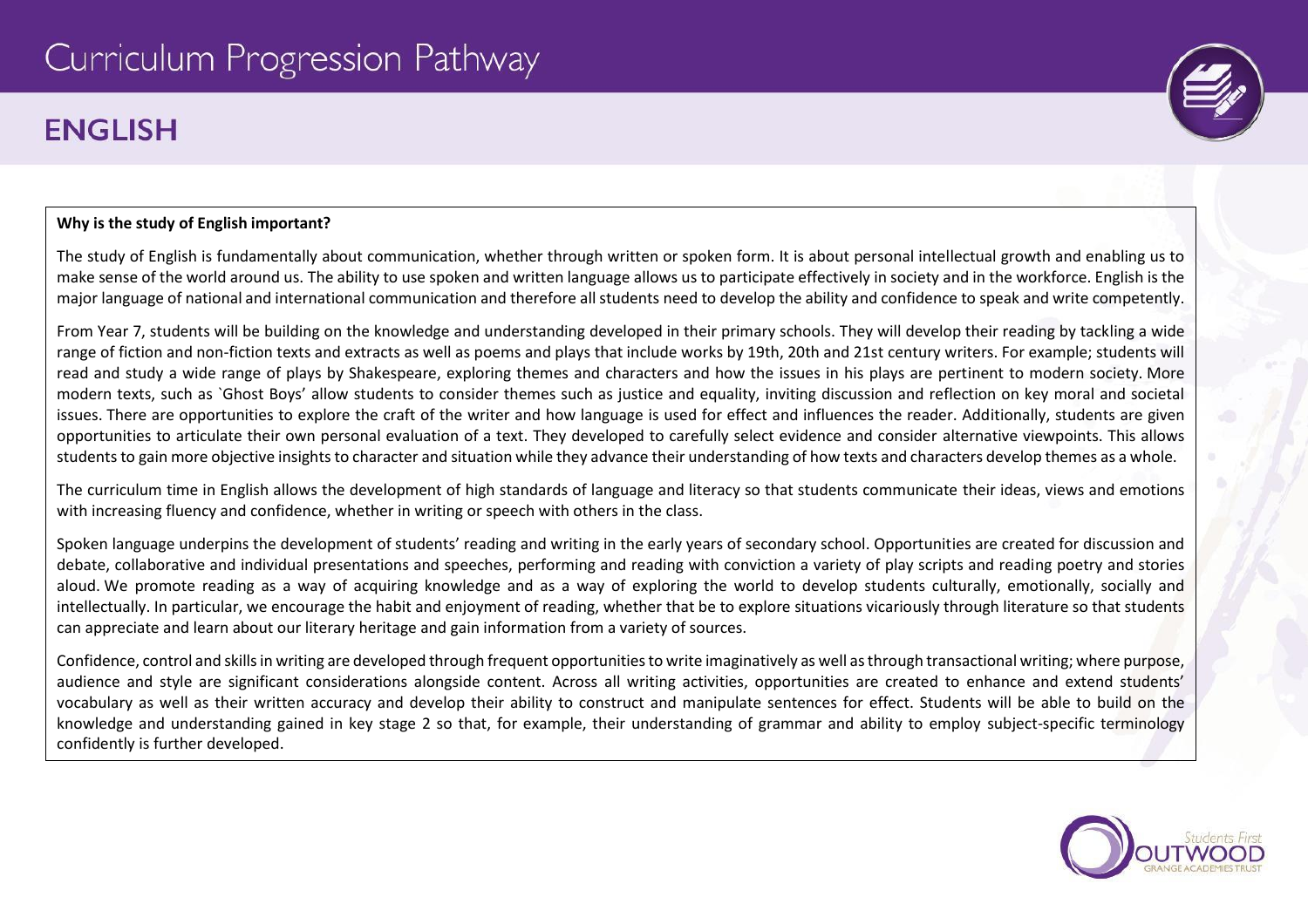The English curriculum is rigorous, with appropriate challenge and consolidation to allow students of all abilities to flourish. There are opportunities for increased breadth and depth for more-able students and support and intervention for students who are less fluent or lack confidence. The skills, knowledge and understanding developed through the key stage 3 provide a solid preparation for success in key stage 4 examination courses (Eduqas) and post-16 A level courses.

## **What skills will the study of English teach you?**

English will increase knowledge and understanding in written and oral communication and will develop increasingly sophisticated levels of reading:

- To speak confidently and accurately in a range of contexts
- To participate confidently in discussions, presentations, role-play and collaborative group work
- To use exploratory, collaborative and tentative talk as a means of developing and shaping an increased knowledge and understanding
- To write accurately for a range of audiences and purposes using grammar, vocabulary, spelling and punctuation accurately
- To use language as a means to persuade, clarify, explain, narrate, express emotion
- To develop the knowledge and understanding of how to plan, draft and edit to create clear and coherent prose
- To acquire and use confidently a wider vocabulary
- To read for enjoyment and information
- To develop cultural awareness and knowledge of literary heritage
- To develop knowledge and understanding of how to interpret different text types and to think critically

## **What will you know and understand from your study of English?**

- Know and experience a variety of poetry, prose and drama from the literary canon and wider sources
- Know and understand the conventions involved in reading and writing different texts
- Understand how to manipulate language for effect, for example, to persuade
- Develop an appreciation of how writers are influenced by the world that surrounds them context
- Develop a wider vocabulary and commit to memory important information that helps us to decode texts when reading independently

## **How does your study of English support your study in other subjects?**

English as a subject is essentially concerned with communication, whether in written or spoken form, and developing those communication skills supports all other curricular subjects. For example, the ability to participate in and lead discussions involves listening to others, considering alternative viewpoints and perspectives and using judgement to weigh up arguments. It frequently demands negotiation and team working when presenting ideas and information and the ability to articulate concise ideas and opinions, show an understanding of texts, base conclusions on research or evidence and so on.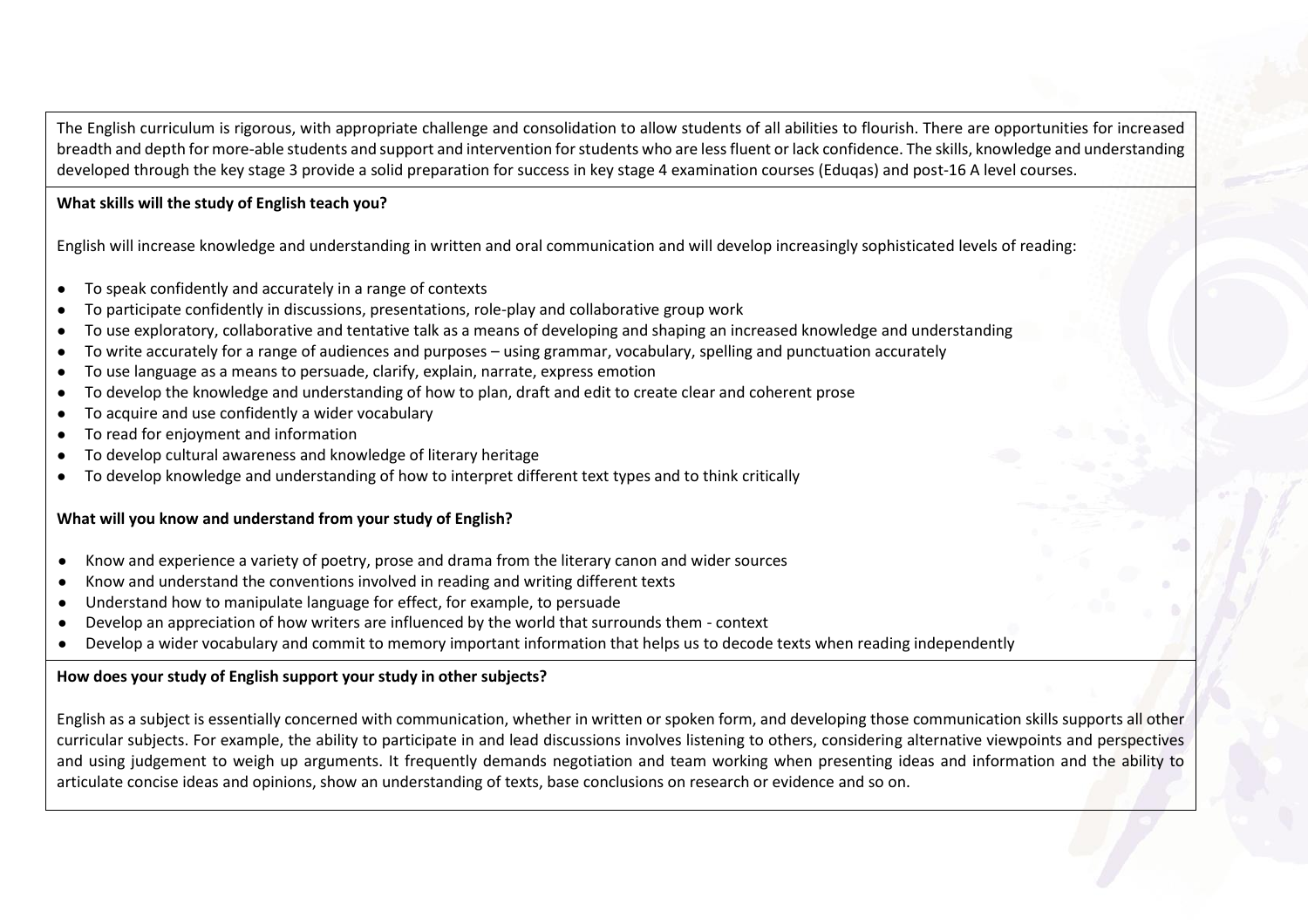Speaking and listening activities in English are often built around collaborative work, having respect for others' views and contributions develops self-discipline and empathy for others. These are transferable skills that impact on all other subjects. Most subjects involve written work and because work in English is often about honing and improving the quality and accuracy of written work, the skills and knowledge about aspects of language such as spelling and grammar and technical accuracy, have a positive impact on the quality of written work in other curriculum subjects. All students study English Literature and the deep study of texts helps develop skills of analysis, perhaps of themes, language, characters, social change or historical events. At its best, Literature illuminates the human condition and offers the reader opportunities to explore and reflect on situations others have faced. As a result, English Literature can be seen as a powerful agent for social, moral, cultural and spiritual development.

## **How can students deepen their understanding of English?**

The study of English involves writing extended creative and transactional responses. The quality and accuracy of students' writing is developed by careful teacher explanation, thorough modelling and frequent feedback and support. The quality of writing improves through large amounts of deliberate practice.

Much of the written work will be underpinned by reading, so that students are exposed to a variety of fiction and non-fiction reading that provide models for the students' own writing. Before you can write well, students must read a wide range of texts. We will expose students to the best that has been thought, said and done by ensuring that they read; literature or non-fiction writing such as extracts from autobiographies or biographies, diaries, reports, articles and multi-modal texts of various kinds from newspapers and magazines, and extracts from the internet.

Students will be given lots of opportunities to write, simply because asking them to spend more time articulating their thoughts and ideas and organising them improves their understanding of what they want to say and how to say it in increasingly effective and meaningful ways. There are activities to engage in beyond the classroom and these are shared with students throughout the year.

#### **How are you assessed in English?**

In English, students are assessed using the following assessment objectives which form the basis of assessment at GCSE. They cover the skills assessed in Reading (AO 1-4), Writing (AO5-6) and Speaking and Listening (AO7-9). There are frequent assessment points each year that we term Praising Stars©. For younger years we base our assessment on our subject mapping of the age related expectations across the curriculum, assessing students' performance at their current stage of study against expectation. At GCSE, we make informed predictions informed by our holistic assessment of their progress against the key assessment objectives and their aspirational GCSE targets. These are also the basis for any appropriate support and intervention.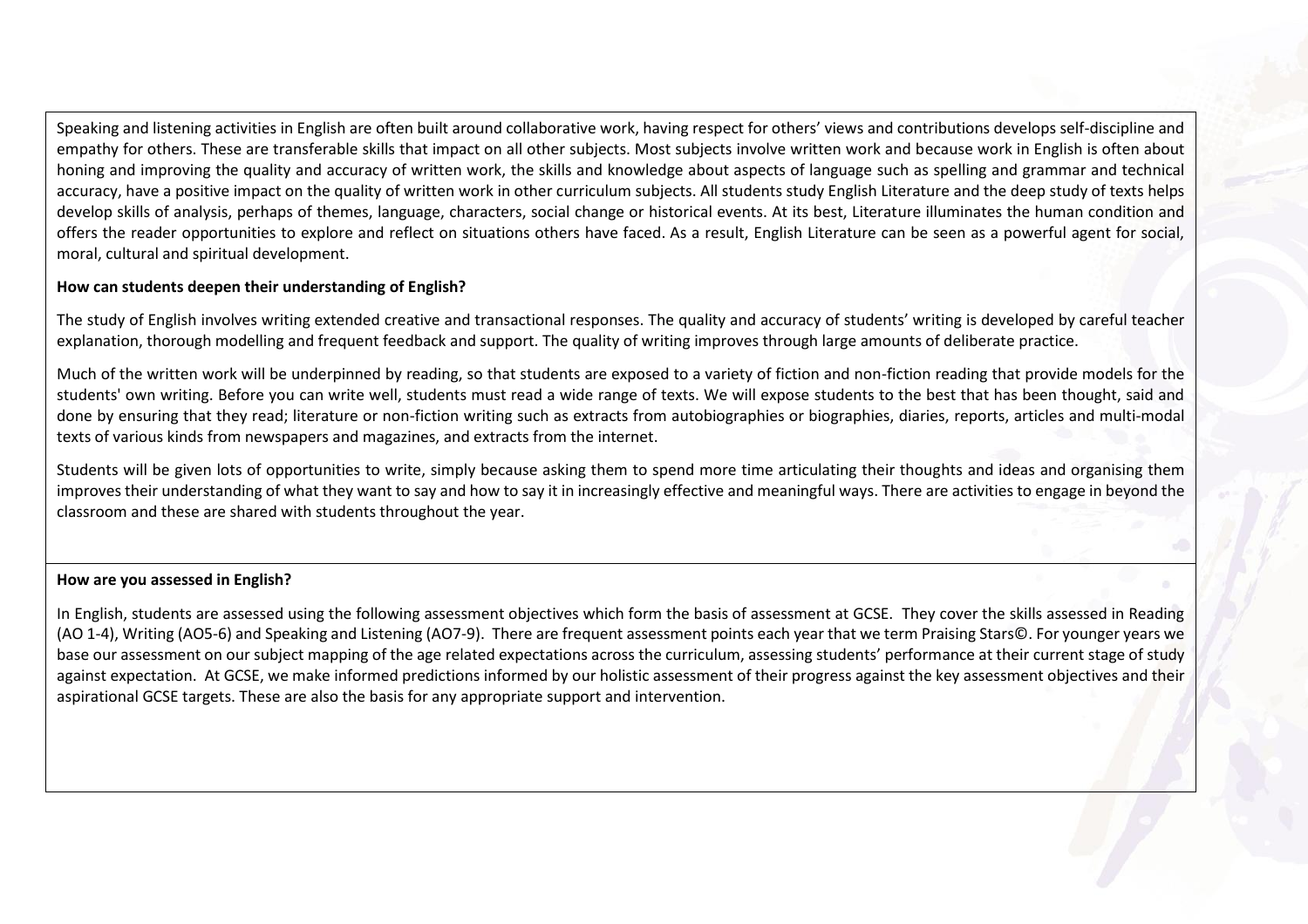#### **Key Assessment Objectives**

## AO1

• Identify and interpret explicit and implicit information and ideas

• Select and synthesise evidence from different texts

## AO2

• Explain, comment on analyse how writers use language and structure to achieve effects and influence readers, using relevant subject terminology to support their views

## AO3

• Compare writers' ideas and perspectives, as well as how these are conveyed, across two or more texts

# AO4

• Evaluate texts critically and support this with appropriate textual references

## AO5

- Communicate clearly, effectively, and imaginatively, selecting and adapting tone, style and register for different forms, purposes and audiences
- Organise information and ideas, using structural and grammatical features to support coherence and cohesion of texts

## AO6

• Candidates must use a range of vocabulary and sentence structures for clarity, purpose and effect, with accurate spelling and punctuation. (This requirement must constitute 20% of the marks for each specification as a whole.)

## AO7

● Demonstrate presentation skills in a formal setting

# AO8

● Listen and respond appropriately to spoken language, including to questions and feedback to presentations

## AO9

● Use spoken Standard English effectively in speeches and presentations.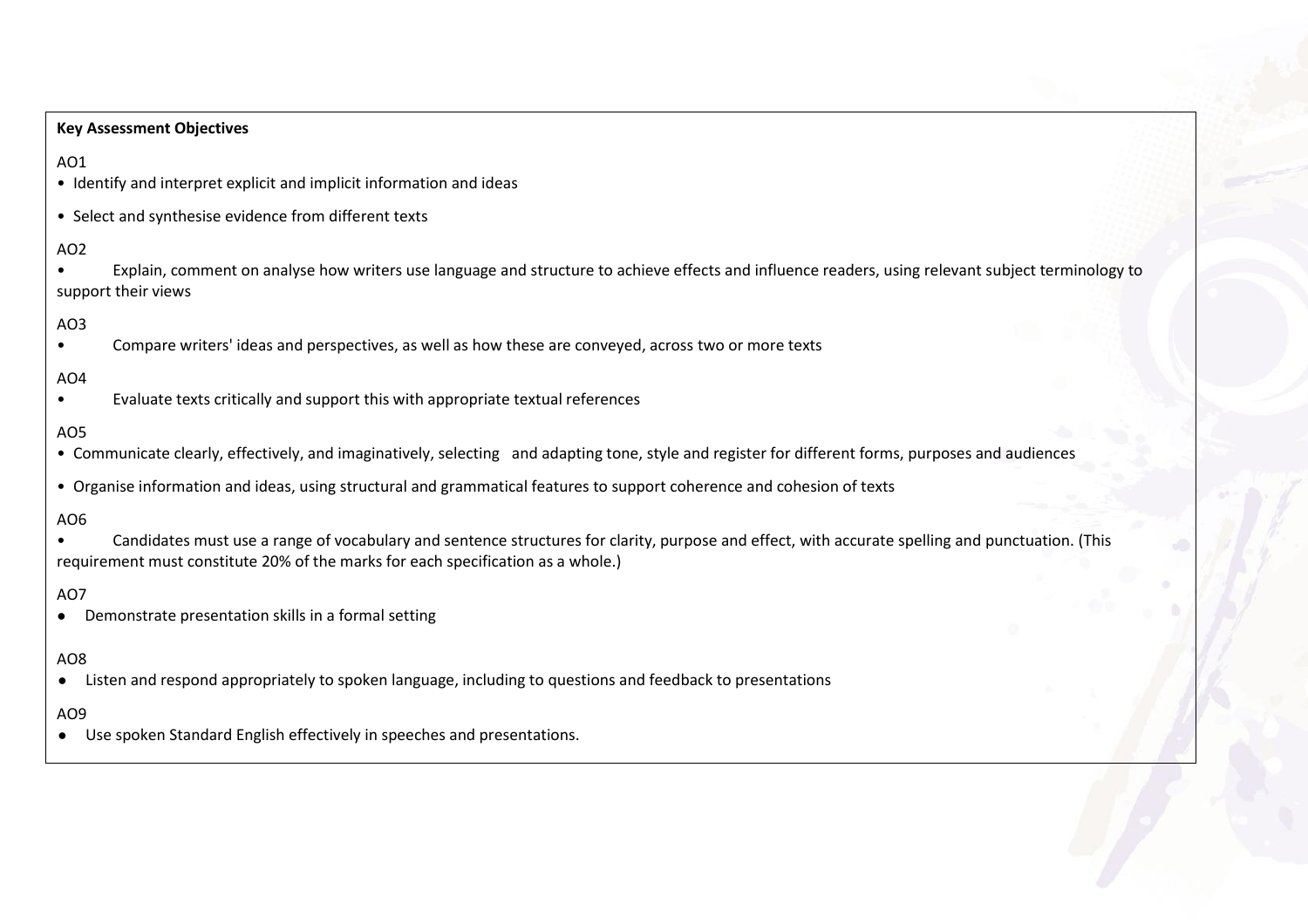#### **How can the study of English support students beyond school?**

English provides a strong foundation for any job or profession that involves communication, writing and/or literary knowledge. These include advertising and marketing, writing and journalism, law, teaching, performing arts, government, linguistics, foreign languages, media and design. Careers in the sciences, engineering, technology and maths also need English and in fact any profession that requires analytical thinking, strong verbal and written communication, imagination or creativity can draw on the key skills acquired whilst studying English.

Careers that the study of English supports include:

- Journalism
- **Teaching**
- Publishing: copy editor / proof-reader
- Editorial Assistant
- Law: solicitor / barrister/ paralegal
- Librarian / Archivist
- Screenwriter
- Marketing and advertising
- Social media
- Web content manager
- Public Relations
- **Human Resources**
- Events management
- Research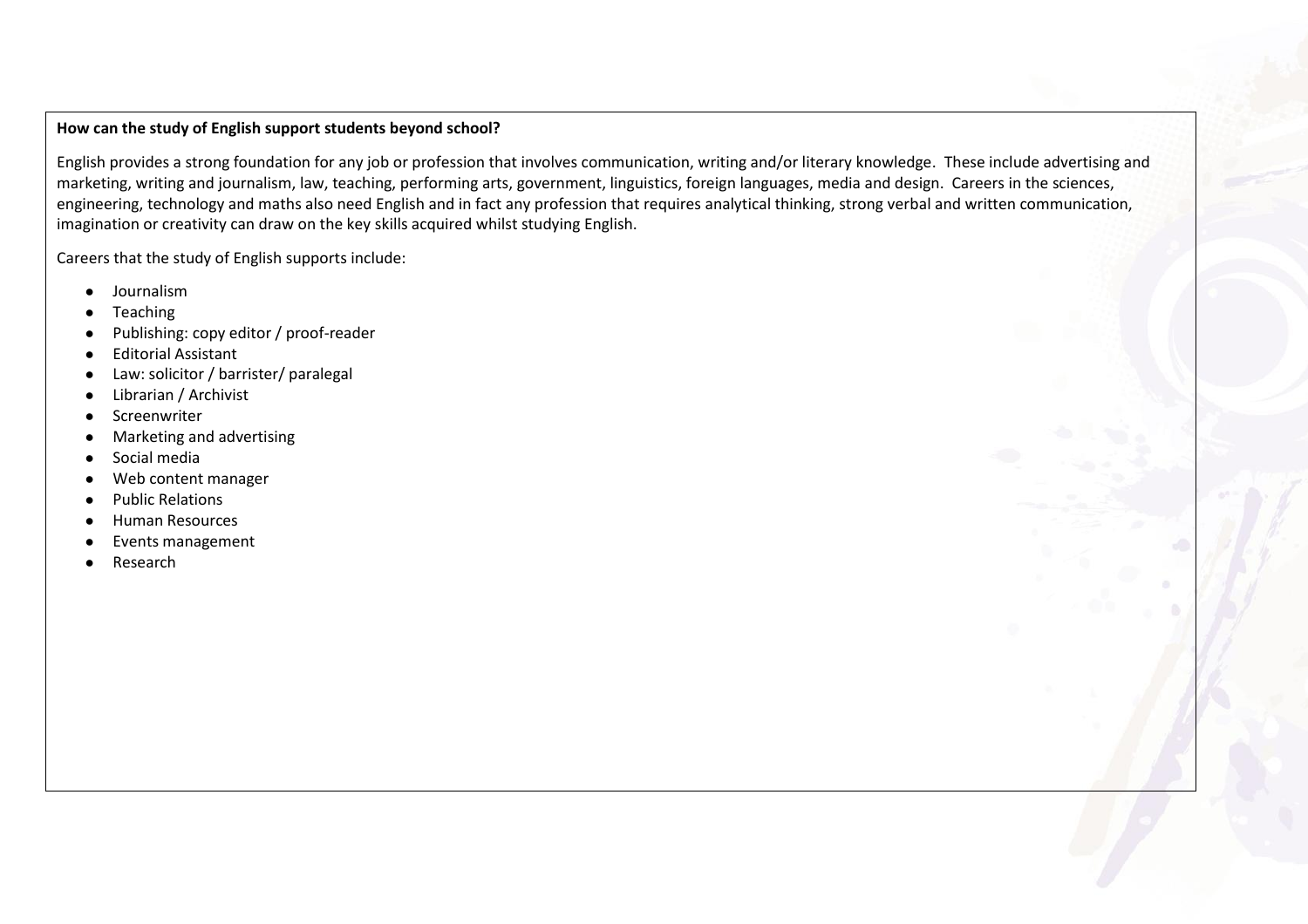| <b>CURRICULUM PROGRESSION PATHWAY FOR ENGLISH AT OUTWOOD ACADEMY CITY</b> |                                                                                                        |                                                       |                                                       |                                                                                                                                                                                                                                                                                               |                                                                                                       |  |
|---------------------------------------------------------------------------|--------------------------------------------------------------------------------------------------------|-------------------------------------------------------|-------------------------------------------------------|-----------------------------------------------------------------------------------------------------------------------------------------------------------------------------------------------------------------------------------------------------------------------------------------------|-------------------------------------------------------------------------------------------------------|--|
|                                                                           | YEAR <sub>7</sub>                                                                                      | YEAR <sub>8</sub>                                     | YEAR 9                                                | YEAR 10                                                                                                                                                                                                                                                                                       | YEAR 11                                                                                               |  |
|                                                                           | (each half term to include<br>written accuracy focus)                                                  | (each half term to include written<br>accuracy focus) | (each half term to include<br>written accuracy focus) | The OGAT Teaching Plan for   (OGAT Teaching<br>Language runs throughout<br>the year)                                                                                                                                                                                                          | Plan)                                                                                                 |  |
| Autumn 1                                                                  | <b>Reading Non-Fiction</b><br>and Autobiography<br><b>OGAT Baseline Testing</b><br>'Boy' by Roald Dahl | <b>Dystopian Future:</b><br><b>Narrative Writing</b>  | 'Of Mice and Men' by John<br>Steinbeck                | Poetry post 1789<br>Narrative writing                                                                                                                                                                                                                                                         | Transactional<br>writing<br>Reading AO2 +<br>AO <sub>4</sub><br>Lit: Macbeth<br>and Unseen<br>Poetry  |  |
| <b>Autumn 2</b>                                                           | 'Boy' by Roald Dahl                                                                                    | 'Wonder' by R. J. Palacio                             | 'Romeo and Juliet' by<br>William Shakespeare          | Pre-20th Century Novel: A<br><b>Christmas Carol</b><br>Knowledge of entire novel<br>Knowledge of key<br>characters and associated<br>quotes<br>Knowledge of key themes<br>and associated quotes<br>Reading AO1, AO2 and AO4<br>Component 1 English<br>Language full reading<br>paper teaching | Narrative<br>writing<br>Reading AO4 +<br>AO3<br>Transactional<br>writing<br>Lit: A Christmas<br>Carol |  |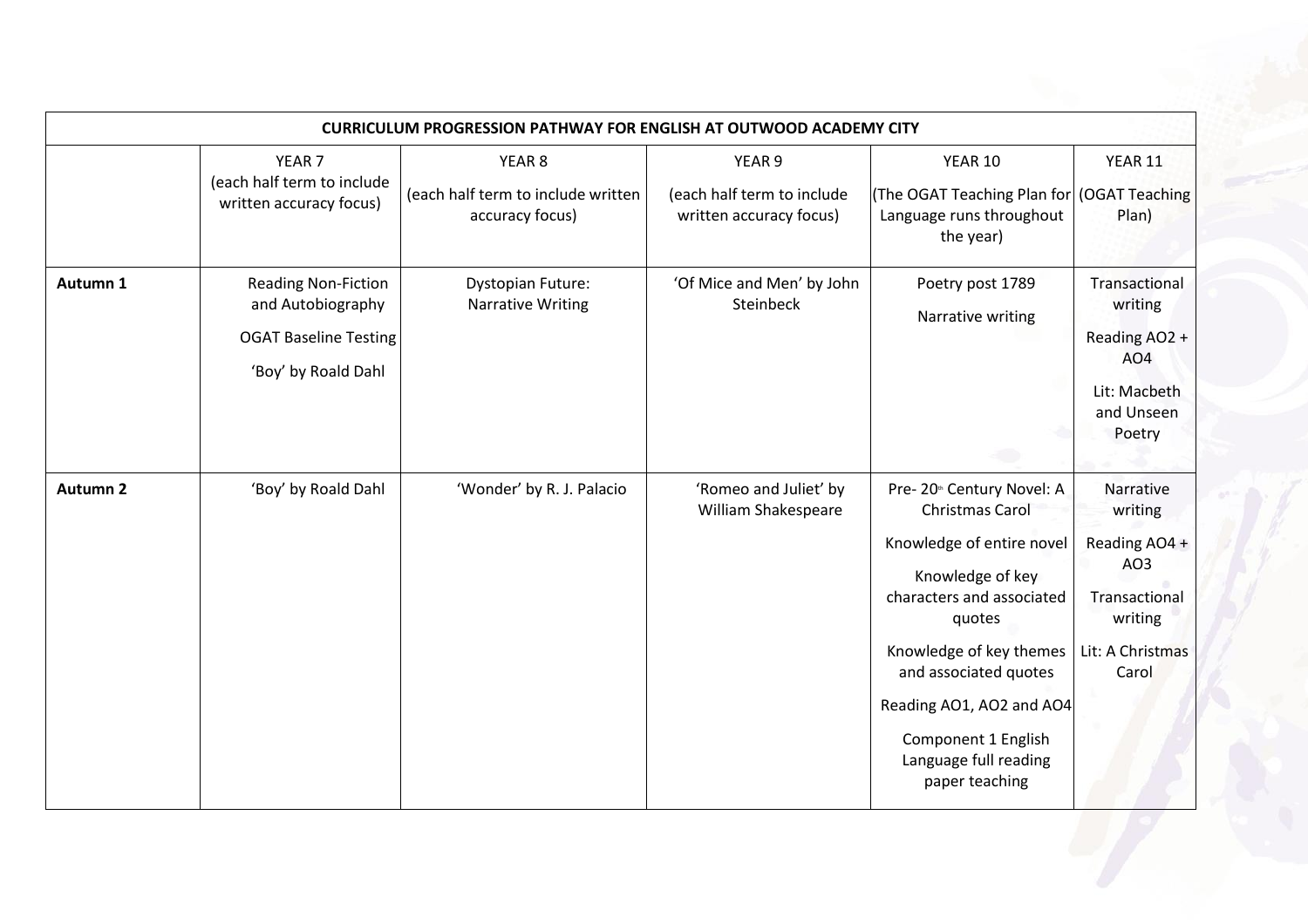| Spring 1        | 'A Midsummer Night's<br>Dream' by William<br>Shakespeare | Protest Poetry and Reading Non-<br>Fiction | Approaching<br>'Unseen Poetry' | Poetry post 1789<br><b>Transactional Writing</b><br>structure of letters,<br>reviews, reports,<br>articles, speeches<br>Reading AO3                                                             | Mock exams<br>Transactional<br>writing<br>Narrative<br>writing<br>Lit: An Inspector<br>Calls               |
|-----------------|----------------------------------------------------------|--------------------------------------------|--------------------------------|-------------------------------------------------------------------------------------------------------------------------------------------------------------------------------------------------|------------------------------------------------------------------------------------------------------------|
| <b>Spring 2</b> | 'A Midsummer Night's<br>Dream' by William<br>Shakespeare | <b>Transactional Writing</b>               | <b>Transactional Writing</b>   | Shakespeare Study -<br>Macbeth<br>inc. plot, character,<br>craft of the writer<br>Poetry post 1789<br>Reading AO1, AO2, AO3<br>and AO4<br>Component2 English<br>Language full paper<br>teaching | Narrative<br>Writing<br>Transactional<br>writing<br>Comp. $1 + 2$<br>whole papers<br>Lit: unseen<br>poetry |